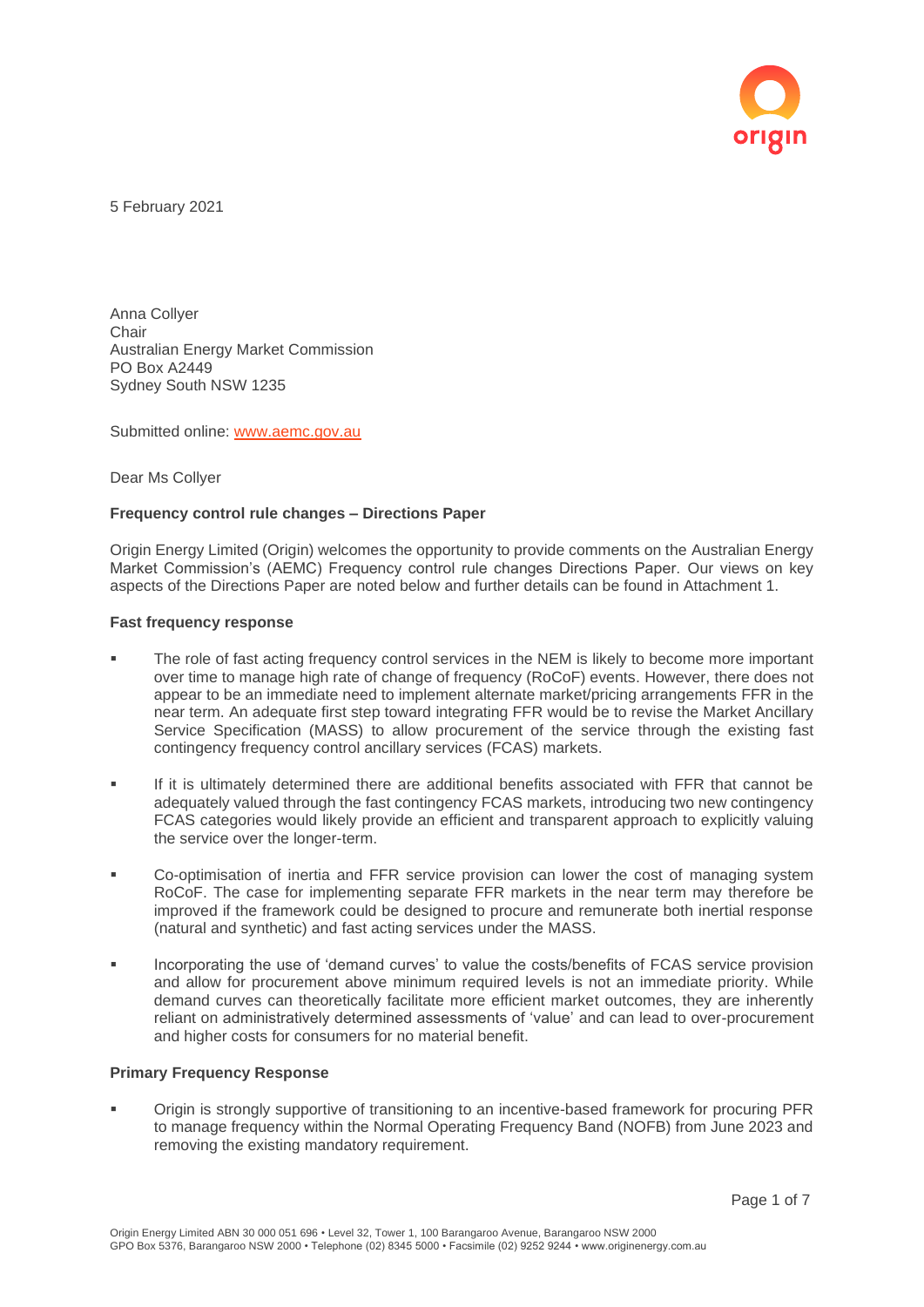- Of the options proposed in the Directions Paper to incentivise narrow-band PFR service provision, introducing a new voluntary narrow-band PFR service that operates as per existing FCAS markets would likely be the most appropriate solution. However, the AEMC should also consider whether the existing fast contingency FCAS service could be leveraged to procure sufficient narrow-band PFR on an enduring basis. The key advantage of this approach is that it would avoid splitting responsive capacity across multiple markets, which may facilitate more stable and predictable price outcomes for ancillary service providers.
- Establishing an effective market-based framework for procuring narrow-band PFR would remove the need to retain a mandatory requirement as a tool for managing frequency within the NOFB or generation event containment band. If a mandatory wide deadband requirement is to be retained as a safety net to manage significant non-credible contingency events, the AEMC should clearly demonstrate this would provide a more economically efficient solution than relying on other emergency frequency control schemes.

## **Frequency operating standard**

Changes to the FOS will be required to guide the procurement approach for PFR, noting the FOS only specifies the boundaries of the NOFB, not how frequency needs to be managed within the NOFB. The FOS also has a potential role to play in developing a RoCoF standard that could be used to guide the procurement of FFR/inertia volumes. In the absence of this guidance, it is difficult to evaluate the overall costs/benefits that could be derived from different frequency control reform options. A review of the FOS should therefore occur prior to the AEMC finalising its position on changes to the frequency control framework, rather than after the consultation process has concluded as currently proposed.

If you wish to discuss any aspect of this submission further, please contact Shaun Cole at [shaun.cole@originenergy.com.au](mailto:shaun.cole@originenergy.com.au) or on 03 8665 7366.

Yours Sincerely,

Steve Reid Group Manager, Regulatory Policy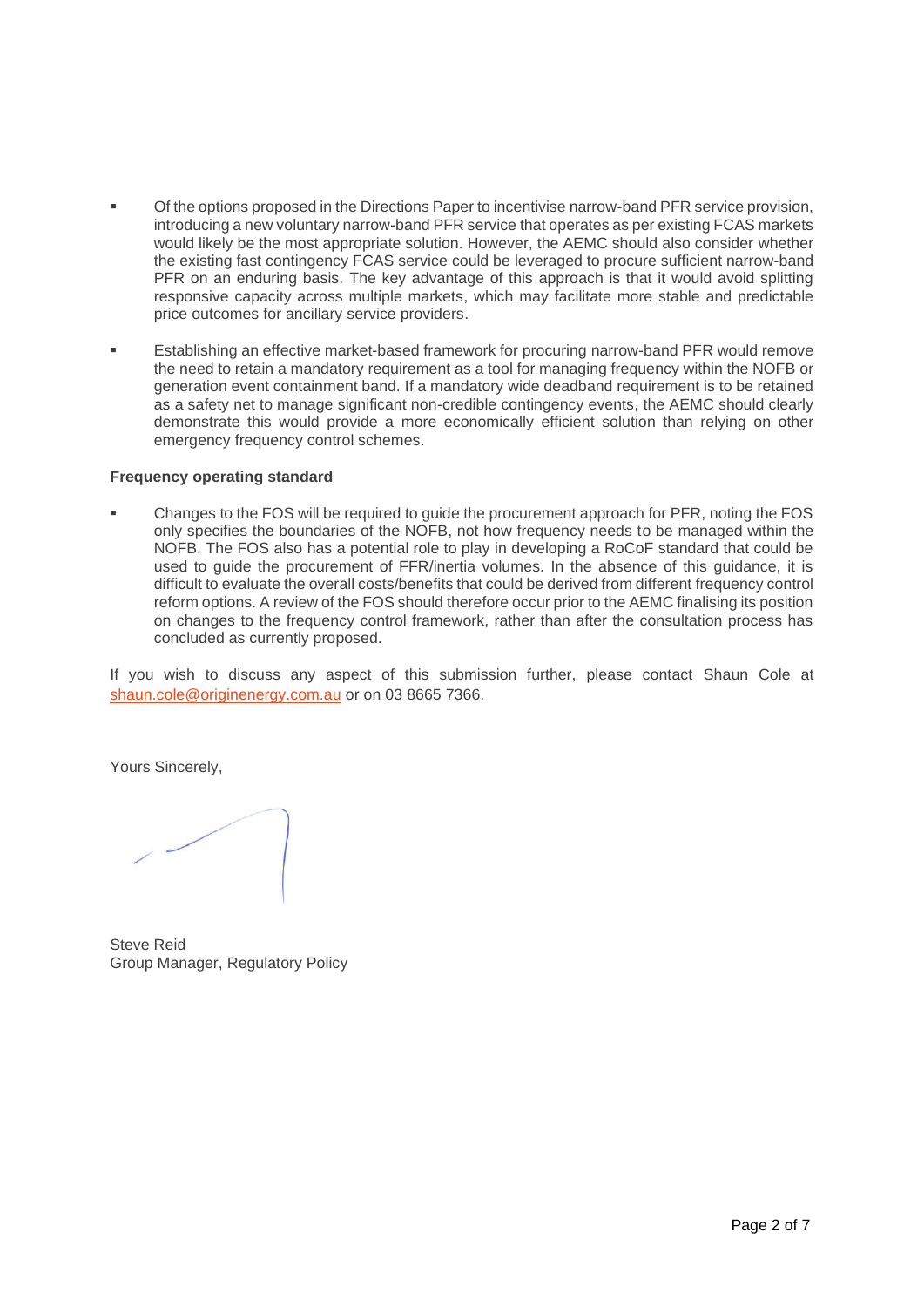# **1. Fast frequency response market ancillary service**

## **1.1 The case for establishing new market/pricing arrangements for FFR in the near term requires further consideration**

Origin agrees the role of fast acting frequency control services (i.e. sub 2s) in the NEM is likely to become more important over time, given these services can assist with managing high RoCoF events and operating the power system at lower levels of inertia. It is appropriate therefore, to examine whether the existing FCAS framework will adequately incentivise the provision of faster acting services over time to support future power system operation. To this end, Origin considers the benefits of establishing new arrangements to value/procure FFR in the near term will likely be dependent on a broader range of factors than is currently considered in section 4.5 of the Directions Paper. Key issues that should be considered by the AEMC in this respect include:

- The extent to which the service could be competitively procured: At present, a narrow response time (e.g. within 2s) would limit the pool of potential providers. This may increase the cost of FFR service provision in the event separate market arrangements for FFR are introduced due to limited competition in service provision.
- **The extent to which the existing framework may undervalue or even preclude the provision of** faster acting services: While the existing framework does not explicitly value the provision of FFR. AEMO does have the ability to differentially value individual plant through the FCAS registration process, with faster responding providers being valued for more MW of response. AEMO is also yet to complete its review of the MASS, which the AEMC recommended should consider whether there are any unnecessary barriers to new entrants, or aspects of the MASS that may not allow for appropriate valuation of services provided by newer technologies.<sup>1</sup> Should the existing fast contingency service be capable of accommodating increased participation of faster acting technologies (e.g. batteries), Figure 4.4 demonstrates the cost of the fast raise service, as well as the need for an explicit FFR mechanism, would likely reduce.
- The broader framework for procuring inertia: The primary role of an FFR service would be to manage RoCoF during periods of low inertia, with Figure 4.4 of the Directions Paper demonstrating the expected value of faster acting services increases as the level of system inertia declines. AEMO's 2020 Integrated System Plan (ISP) forecasts show that mainland levels of inertia are not expected to materially reduce until around 2030 under the central scenario. The introduction of new arrangements to incentivise the ongoing provision of inertia (as is currently being considered by the ESB) will also directly impact the level of inertia that is ultimately made available.
- The overarching frequency operating standard (FOS): It is difficult to evaluate the enhanced system value that may be associated with faster response without first establishing an appropriate standard upon which to base performance. Consideration should therefore be given to whether the FOS is adequately defined to facilitate efficient procurement of FCAS and other ancillary services to meet future operational needs, including the management of RoCoF.

In light of the the above factors, Origin does not consider there is a material need to implement new arrangements for FFR in the near term. If technically feasible, revising the MASS to allow procurement of FFR through the existing six second fast contingency service may therefore provide an adequate first step toward incentivising provision of the new service ahead of implementing alternate market/pricing arrangements in the future.

<sup>1</sup> AEMC, *Frequency control frameworks review*, 26 July 2018, pg. xii.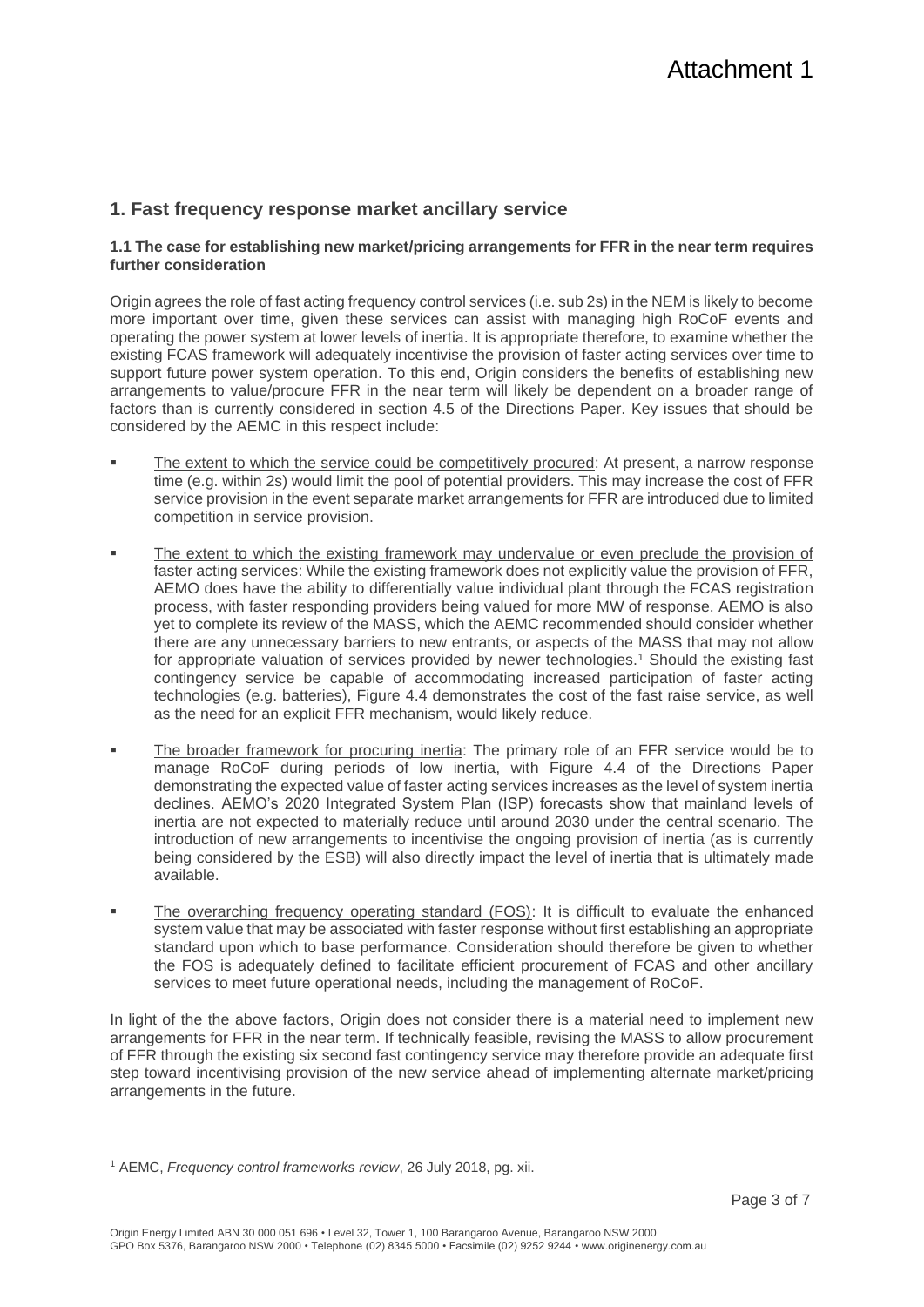## **1.2 Separate market arrangement for FFR may provide a more enduring longer-term solution**

It may be determined there are additional benefits associated with FFR that cannot be adequately valued through the fast contingency markets based on future changes in system operation and the expected role of FFR. If so, Origin suggests the introduction of two new contingency FCAS categories (i.e. Option 1) would likely provide an efficient and transparent approach to explicitly valuing the service over the longer-term. The two new FFR markets could be designed to operate on the same basis as existing contingency FCAS markets to facilitate a competitive approach to procurement/pricing of the service. Maintaining consistency with existing FCAS categories (including with respect to cost allocation) would also reduce any complexity for providers that may be operating across multiple market categories.

Origin is not supportive of using performance-based price multipliers to produce differential pricing of FFR within the existing fast contingency markets (i.e. Option 2). Such an approach would increase complexity and potentially distort efficient market outcomes, since it may result in FFR services being under/overvalued. It is also not clear how the use of performance-based price multipliers would be advantageous relative to the existing framework that allows faster service providers to be apportioned a greater volume of response through the registration process, and therefore additional value.

## **1.3 A procurement approach that allows for bundling of FFR and inertia should be considered**

As noted by the AEMC in its Final Determination on Managing the Rate of Change of Power System Frequency, co-optimisation of inertia and FFR service provision can lower the cost of managing system RoCoF. FFR is also not a perfect substitute for inertia, meaning a minimum quantity of synchronous inertia will continue to be required over the medium term. It is essential therefore that reforms to facilitate FFR are not progressed in isolation of measures to value inertia.

The Directions Paper also notes it is not envisaged that a complete arrangement for the valuation of inertia will be developed and implemented through the FFR rule change process. This is largely because consideration of a market arrangement for inertia is complex given interdependencies with other essential system services such as system strength. However, we consider the case for implementing an FFR market in the near term may be improved if the framework could be designed to procure and remunerate both inertial response (natural and synthetic) and fast acting services under the MASS.

If technically feasible, this approach would establish a framework for incentivising investment in faster acting frequency control services that are expected to be needed in the future. More importantly, it would provide an initial step toward establishing a real-time market for inertia service provision (if needed), with the FFR market likely to be mostly supplied with natural inertial response, at least initially. This would likely reduce reliance on out-of-market contracting for inertia, since synchronous generators would have greater financial incentive to remain self-committed during low inertia periods, potentially even when energy prices are low. A transitional path toward splitting out inertia service provision into a stand-alone real-time spot market could also be established, noting the ESB is currently considering how such a market could be designed.

### **1.4 Incorporating the use of 'demand curves' to value the costs/benefits of service provision is not an immediate priority**

A framework that allows for the procurement of contingency FCAS services beyond minimum levels based on an economic assessment of costs/benefits (i.e. demand curves) could theoretically facilitate more efficient market outcomes. However, there are inherent challenges associated with applying such frameworks in practice, given they rely on administratively determined assessments of 'value' for consumers. Where an overly conservative view is taken, this can lead to over-procurement and higher costs for consumers for no material benefit. Origin is therefore supportive of retaining the current deterministic approach whereby AEMO procures the minimum volume of FCAS services required to satisfy the FOS.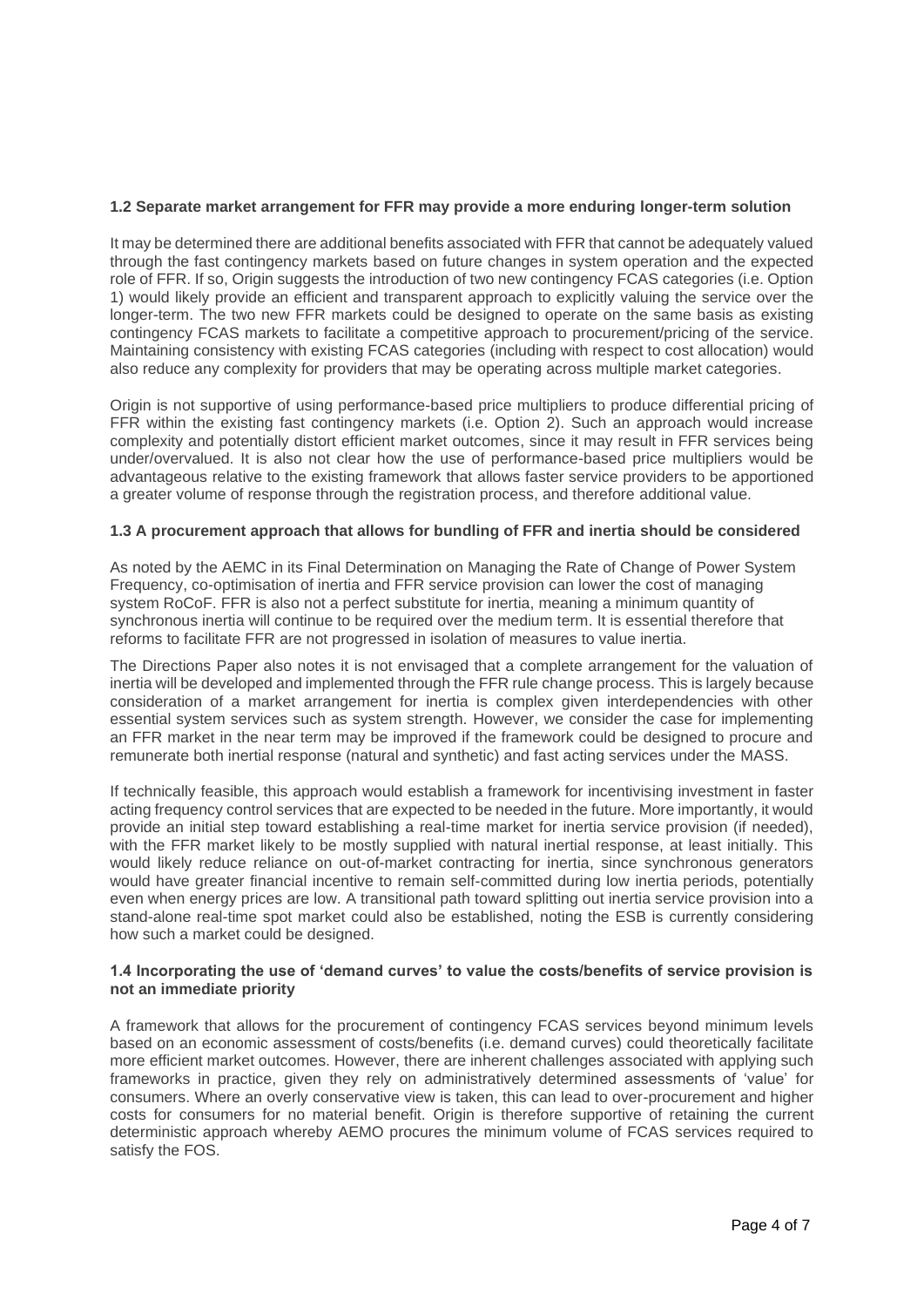# **2. Primary frequency response incentive arrangements**

## **2.1 The mandatory PFR requirement is not an enduring solution**

As identified by the AEMC, there is a range of fundamental limitations with the existing mandatory PFR requirement. The current framework imposes costs on all generators and fails to balance those costs with overall system security benefits. It also provides no incentive for new entrants to invest in PFR and potentially reduces the value of existing contingency services. This could have the unintended consequence of signalling to participants that frequency response is less valued by the market, leading to a lack of investment in FCAS capability more broadly.

The inefficiency associated with the requirement is evident in the initial observations of frequency performance following enablement of the first tranche of generators under the rule. As at 20 November 2020, only 21.7 GW of generation capacity had implemented the required setting changes out of the total 58.1 GW captured by the mandatory requirement. As shown in Chart 1 below, there was a material improvement in frequency distribution over this period, with frequency remaining closer to 50 Hz. This demonstrates there is likely to be diminishing gains in requiring all generators to provide the service (including those not well placed to do so) on an enduring basis.



### **Chart 1: Distribution of NEM Frequency**<sup>2</sup>

### **2.2 Transitioning to a market-based approach for procuring PFR is crucial**

<sup>2</sup> AEMO, *Implementation of PFR rule – Update Nov 2020*, slide 5.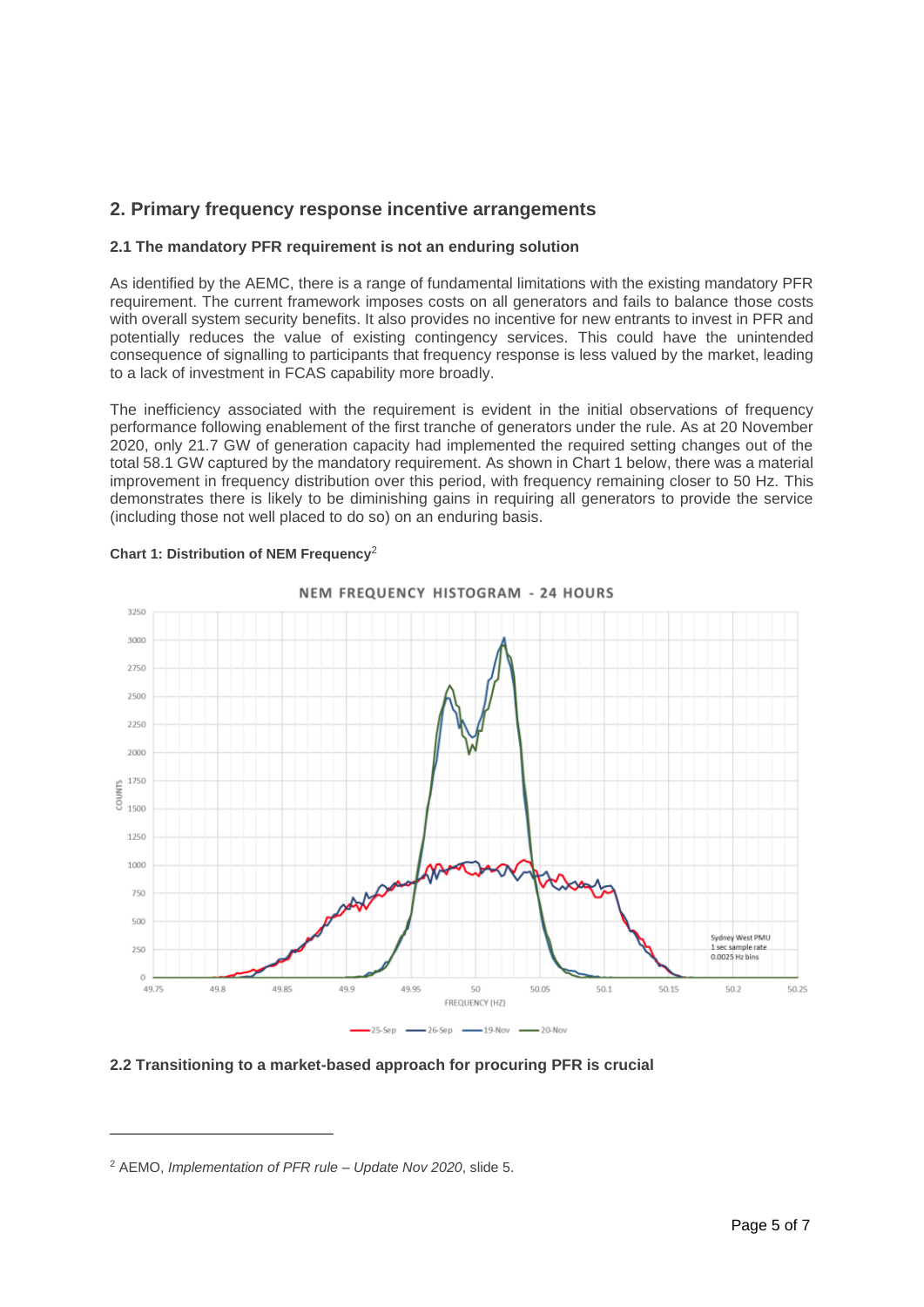Origin is strongly supportive of transitioning to an incentive-based framework for procuring PFR to manage frequency within the NOFB from June 2023 and removing the existing mandatory requirement. Two key issues to be resolved in this respect based on the development pathways set out by the AEMC are: the framework that should be applied to incentivise PFR service provision; and whether there is an ongoing role for some form of mandatory requirement to apply as a safety net to protect against significant non-credible contingencies. These issues are discussed further below.

## *2.2.1 Incentivising PFR service provision*

Of the options proposed in the Directions Paper to incentivise narrow-band PFR service provision, establishing a new voluntary narrow-band PFR service would likely be the most appropriate solution. The service could operate on an equivalent basis to existing FCAS markets from a procurement, pricing and cost allocation perspective, but seek to maintain frequency more tightly around 50Hz. Such an approach is likely to be less complex than implementing a double-sided causer pays framework, noting the feasibility of that framework requires more detailed consideration. A new PFR service would also facilitate more efficient market outcomes for consumers than an approach that relies on regulated payments to service providers, given the risk of regulated payments under/over valuing service provision.

An alternate option that should also be considered by the AEMC is whether the existing fast contingency FCAS service could be leveraged to procure sufficient narrow-band PFR on an enduring basis. Recent changes to the MASS have allowed PFR provided by contingency FCAS enabled plant within the NOFB to be recognised as response (i.e. remunerated). Retaining this change would reduce any incentive for enabled capacity providers to relax generator settings and only provide PFR when frequency exits the NOFB following the removal of the current mandatory requirement. However, if there are residual concerns this could still occur, the MASS could be augmented to explicitly require fast contingency FCAS response to be initiated before frequency exits the NOFB. The application of a price floor could also be considered with a view to providing certainty that a minimum level of PFR would always be made available, noting a price floor would incentivise generating units to stay online for longer periods and start-up earlier in advance of expected volatility.

Consistent with our views on enabling FFR service provision within the fast contingency service (at least initially), the key advantage of this approach is that it would avoid splitting responsive capacity across multiple markets. This would likely lead to more stable and predictable price outcomes for ancillary service providers and increase the pool of providers available to respond to price volatility. It is also consistent with AEMO's justification for amending the MASS as described above, namely that any PFR provided by an enabled contingency FCAS generating unit acts to contain a frequency deviation and should therefore be recognised as contingency response.<sup>3</sup>

### *2.2.2 The role a mandatory requirement*

Establishing an effective market-based framework for procuring PFR (as discussed above) would remove the need to retain a mandatory requirement as tool for managing frequency within the NOFB or generation event containment band. We are therefore strongly opposed to retaining any form of mandatory narrow/moderate dead-band requirement.

If the AEMC remains of the view that some form of mandatory requirement should be retained as a safety net to protect against significant non-credible contingency events, we generally agree that moving to a wide deadband setting would assist with reducing the cost and distortionary impact of the mandatory requirement on existing markets. However, if a mandatory wide deadband requirement is to be retained,

<sup>3</sup> AEMO, *'Market Ancillary Service Specification and Causer Pays Procedure – Draft Determination'*, February 2020, pg. 3.